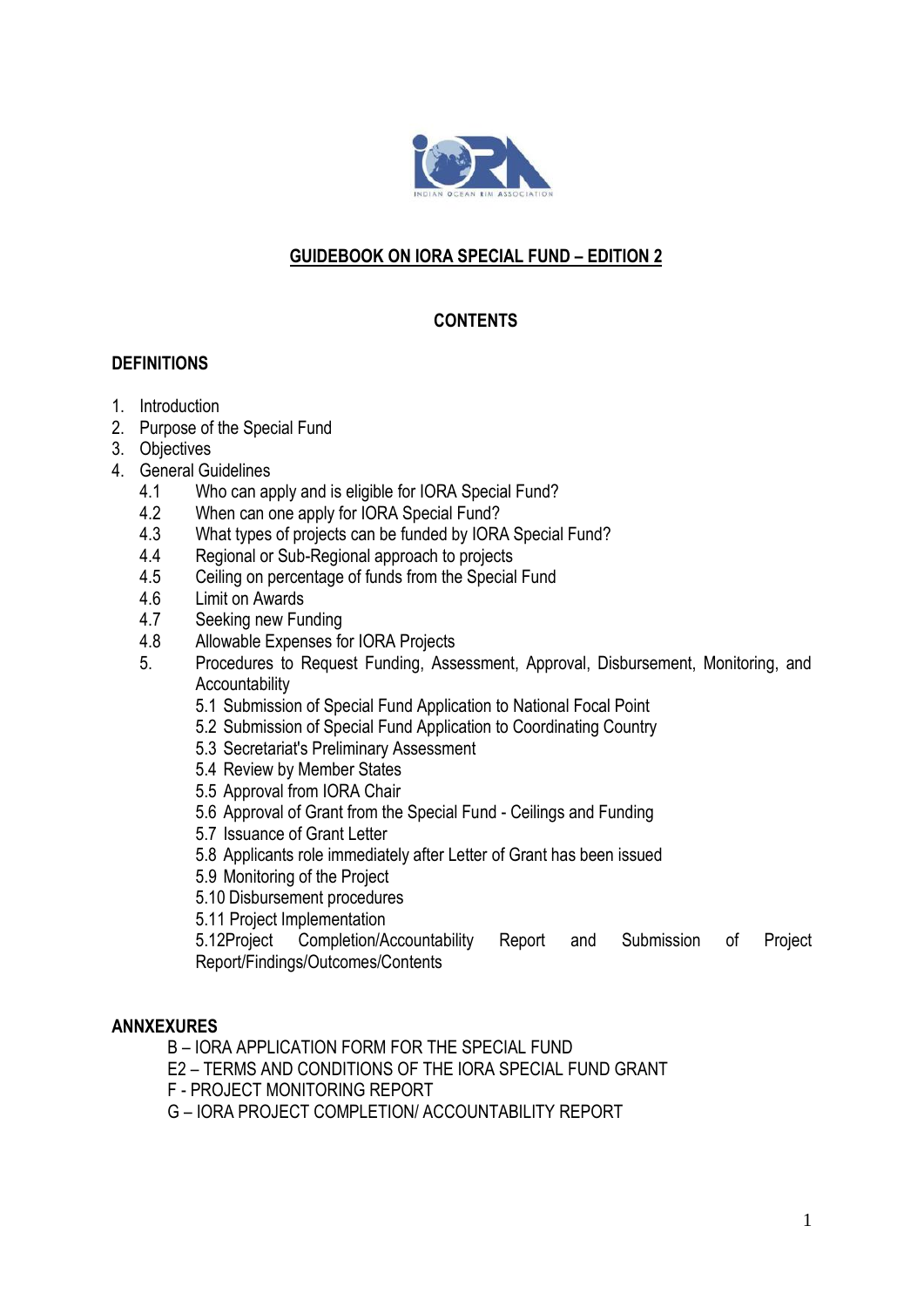## **DEFINITIONS:**

For the purpose of this Guidebook, the terms used are defined as follows, unless the context otherwise indicates:

- (a) "COM" means the Council of Ministers of the IORA which is the highest authority of the Association and which meets annually or more often as mutually decided. The COM formulates policy, reviews progress on co-operation, make decisions on new areas of co-operation and on the establishment of additional mechanisms and Specialized Agencies and decisions on matters of general interest.
- (b) "CSO" means the Committee of Senior Officials of the IORA which is composed of the Senior (Government) Officials of Member States. It meets as often as mutually decided and since 2011 it has been meeting twice a year. The CSO submits periodic reports and refers policy matters to the COM for its decision.
- (c) The "National Focal Point" is composed of the Officials from the Ministry of Foreign/External Affairs of Member States who coordinate and advance the implementation of the activities of the Association and the achievements of its objectives.
- (d) "Applicant" means any individual or organisation from any public and non-profit organisation from IORA Member States.
- (e) "Member States" means the Member States of the IORA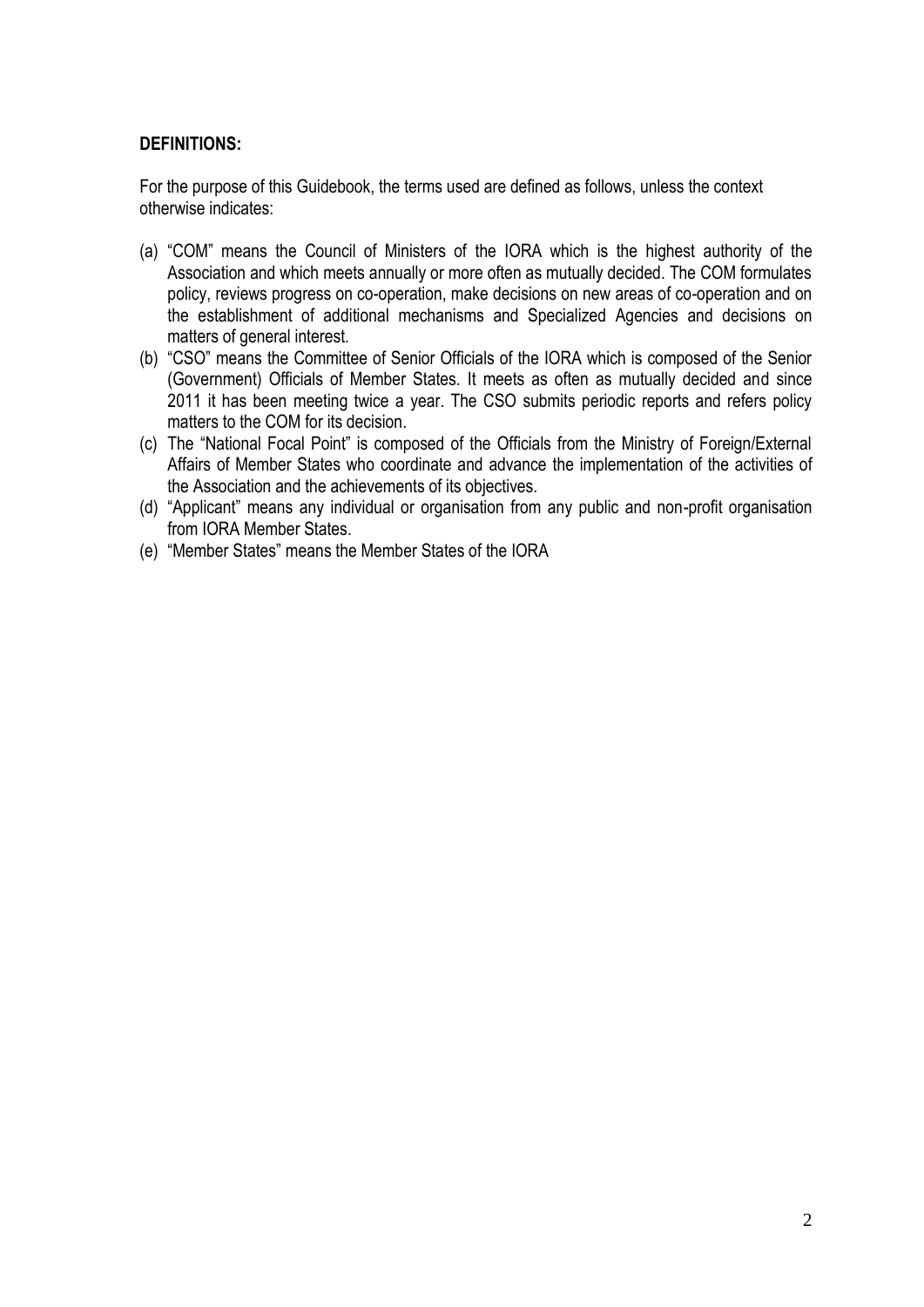This current Edition of the Guidebook on IORA Special Fund contains updates from the previous Edition 1 of the Guidebook, as summarised below.

## **1. Introduction**

- 1.1 The Indian Ocean Rim Association (IORA), previously known as the Indian Ocean Rim Association for Regional Cooperation (IOR-ARC), launched in Mauritius in March 1997, consists of the following Indian Ocean Rim states, whose aim is to facilitate trade and investment in the Indian Ocean region. Member States include; Australia, Bangladesh, Union of the Comoros, France/ Reunion, India, Indonesia, Islamic Republic of Iran, Kenya, Madagascar, Malaysia, Maldives, Mauritius, Mozambique, Sultanate of Oman, Seychelles, Singapore, Somalia, South Africa, Sri Lanka, Tanzania, Thailand, United Arab Emirates, and Yemen. China, Egypt, Germany, Italy, Japan, Korea, Türkiye, Russia, United Kingdom and United States of America are the Dialogue Partners, while the Indian Ocean Research Group (IORG) and the Western Indian Ocean Marine Science Association (WIOMSA) are the Observers.
- 1.2 The Guidebook on IORA Special Fund is a practical handbook for providing important information to the stakeholders involved in IORA projects. The Council of Ministers (COM), which is the highest authority of the Association, may change the content from time to time with the updated version being posted on the IORA website. Changes will also be communicated through the IORA Secretariat. All application and reporting templates can be downloaded as individual files from the IORA website: *http://www.iora.int.*

## **2. Purpose of the Special Fund**

- 2.1 The Special Fund was established by the Council of Ministers in its meeting held in Colombo, Sri Lanka, August 2004 and a contingency Fund in full was transferred as the initial reserve for this Fund. The Memorandum on the establishment of the IORA Special Fund was approved by the Council of Minister (COM) in its meeting held in Tehran, February 2006. The rules and procedures were established in 2008.The Special Fund acts as a financial mechanism for supporting and complementing the funding of Projects and Programmes adopted by the Association.
- 2.2 The purpose of the Special Fund is to contribute to the Association's objectives through the provision of funds and to assist members in their fund-raising for the implementation of approved projects which include studies, conferences, workshops, exhibitions, forums, publishing, any activities relating to the Functional Bodies, as mentioned in the IORA Charter, research, capacity building, training programs, pilot projects, establishing institutions of regional interest, emergency relief, and/or programmes (hereinafter referred to as projects) that meets the objectives of the IORA Charter and the criteria adopted by the Council of Ministers which are now in force and those that will be introduced from time to time by the Council of Ministers, as proposed by IORA Member States.
- 2.3 The Special Fund is sourced from any voluntary contributions made by the IORA Member States, Dialogue Partner States of the IORA or any other international or private organisations authorised by the COM.

## **3. Objectives**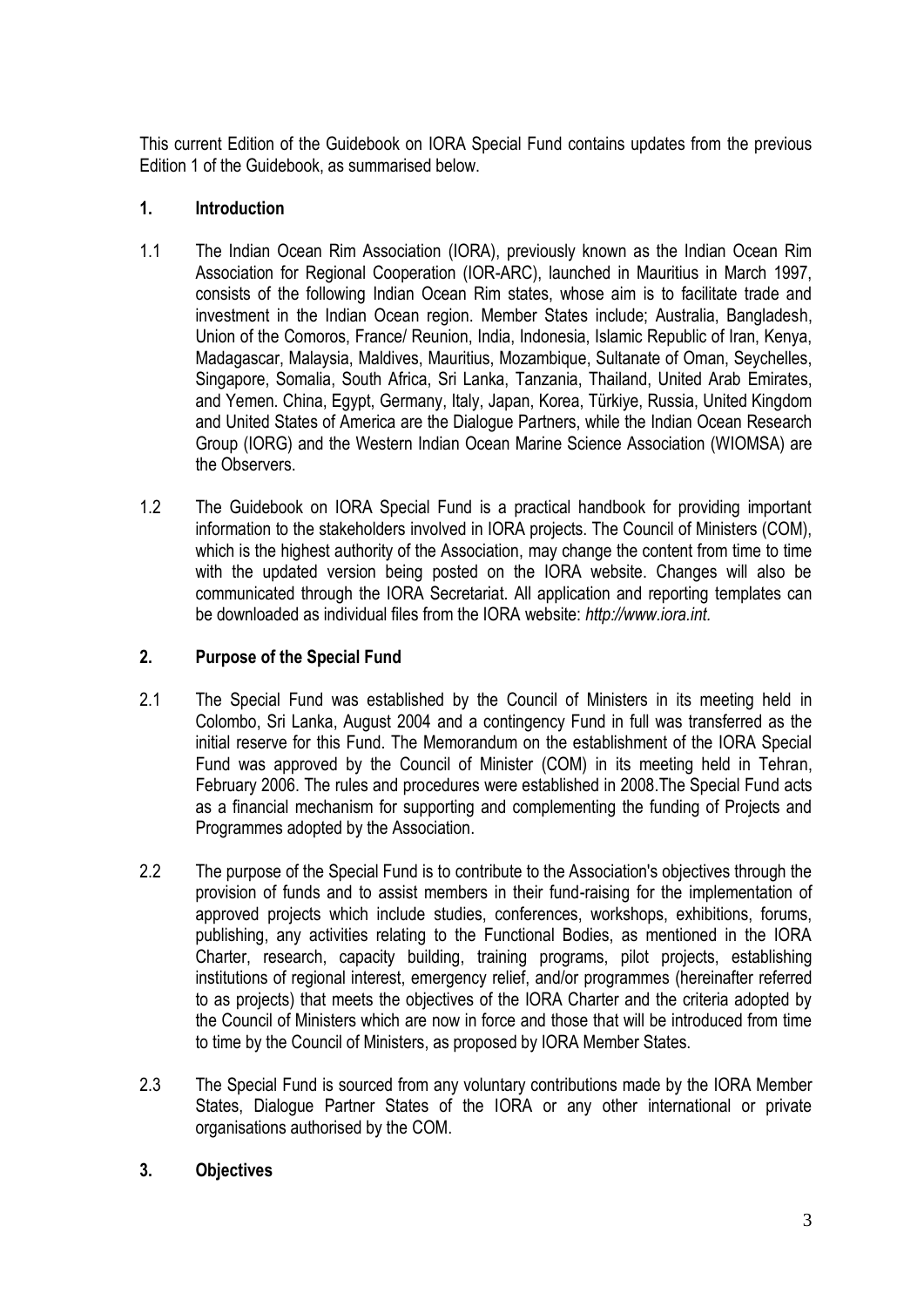- 3.1 The principal objectives of the Special Fund are the following:-
- (a) To assist with the provision of funds required for the preparation and implementation of projects and programmes;
- (b) To support technical assistance for preparation and/or implementation of projects; and,
- (c) To assist Member States with pre-feasibility and feasibility project studies.

## **4. General Guidelines**

## **4.1 Who can apply and is eligible for IORA Special Fund?**

- 4.1.1 The funds will be available to any government endorsed public or non-profit organisation of the Member States. **The application for funding, however, will be routed through the National Focal Points for consideration**. The request for the contact details of the National Focal Point can be sent to hq@iora.int.
- 4.1.2 Specialised Agencies of IORA can also apply for funding from the Special Fund. The application for funding, however, will be routed through the appropriate Ministry in the host country and to be submitted to the Member State's National Focal Point for IORA for review and final approval.
- 4.1.3 Other entities such as Functional bodies of IORA, whose establishment have been approved by the Council of Ministers, may also apply for grants from the Special Fund. The application shall be made by the coordinating country or Chair of the functional body. The Office of the IORA Secretary-General shall endorse the application for submission to the CSO for endorsement.
- 4.1.4 The Policy Advisor and Research Coordinator (PARC)\* may also apply for grants from the Special Fund for research projects. The application for funding will be made directly to the IORA Secretary-General for endorsement and onward submission to the CSO for endorsement. *(\* The position is proposed to form part of the IORA Secretariat Research Support Unit (RSU) and will be located at the Secretariat.)*

## **4.2 When can one apply for IORA Special Fund?**

Any time during the year.

## **4.3 What types of projects can be funded by IORA Special Fund?**

- 4.3.1 IORA projects include studies, conferences, workshops, exhibitions, forums, publishing, any activities relating to the Functional Bodies, as mentioned in the IORA Charter, research, capacity building, training programs, pilot projects, establishing institutions of regional interest, emergency relief, and/or programmes (hereinafter referred to as projects) that meets the objectives of the IORA Charter and the criteria adopted by the Council of Ministers which are now in force and those that will be introduced from time to time by the Council of Ministers, as proposed by IORA Member States.
- 4.3.2 For now, the projects are restricted to the project proposals within the identified priority areas of the Association which include: Maritime Safety and Security; Trade and Investment Facilitation; Fisheries Management; Disaster Risk Management; Academic, Science and Technology Cooperation; and Tourism and Cultural Exchanges with Blue Economy and Women's Economic Empowerment as cross-cutting issues. Projects not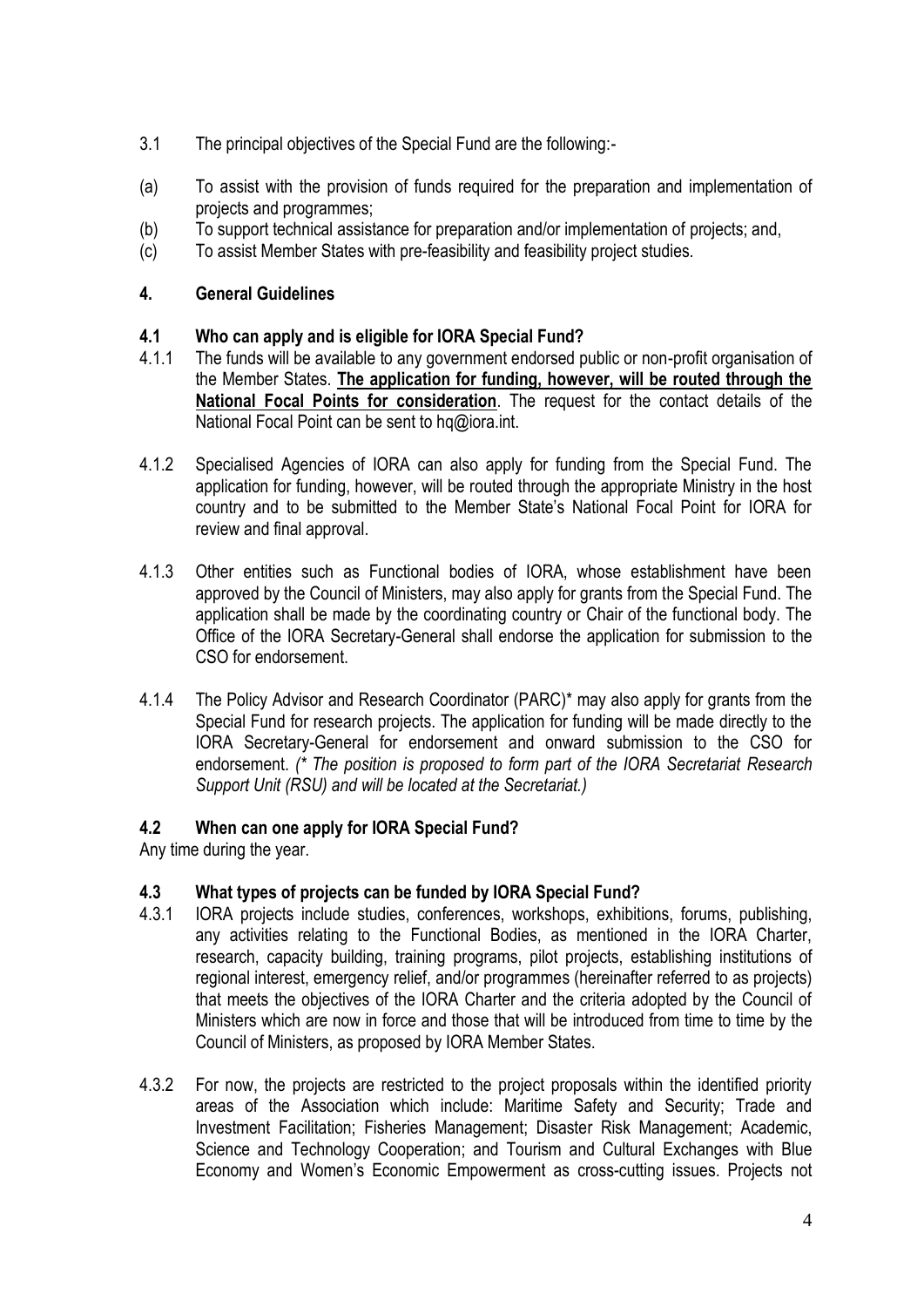being accommodated under any of the identified priority areas shall not be considered or may be considered as an exception, if the proposal carries the support of a minimum of five (5) Member States.

### **4.4 Regional or Sub-Regional approach to projects**

- 4.4.1 The proposals made by requesting funding from the Special Fund must be regional or subregional in nature, rather than focusing on a single country.
- 4.4.2 A project may be regional or sub-regional in nature if it involves a minimum of 5 Member States; and/or has the potential to be replicated or scaled up in Member States that may not participate in the initial project.
- 4.4.3 The National Focal Point will seek the support of at least four other Member States for that project and will convey the same to the IORA Secretariat for onward transmission for information to the CSO and/or COM. The National Focal Point will also undertake to assist the Applicant to identify other sponsors for the project

### **4.5 Ceiling on percentage of funds from the Special Fund**

- 4.5.1 Applicants can draw funds from the Special Fund up to a maximum of 50% of the total project cost. The remaining amount will have to be borne by the sponsoring Member State(s) or organisations, or co-sponsors of the project.
- 4.5.2 The availability of the 50% counter-funding amount from the applicant needs to be communicated to the Secretariat when the application is submitted and supported by a written confirmation.
- 4.5.3 However, as a special case to encourage the participation of Least developed countries (LDCs) and Small Island Developing States (SIDS), LDCs and SIDS Member States (as defined by the United Nations), may be permitted to draw from the Special Fund up to a maximum of 90% of the total project cost for project implementation and 90% for organizing an event under the IORA Sustainable Development Programme (ISDP) where projects are proposed by one or more LDCs/SIDS Member States, or by a group of Member States of which the majority are LDCs/SIDS Member States. However, this should not exceed a maximum total amount of US\$80,000 (total project cost). Other requests will be considered on a case by case basis.
- 4.5.4 Given the particular issues facing SIDS, such as the impacts on tourism and fisheries, the requirements governing SIDS' access to Special Fund should be similar to those relevant to LDCs.

### **4.6 Limit on Awards**

4.6.1 Any grant from the Special Fund in respect of a particular project will be restricted to only one grant unless decided otherwise by Member States.

## **4.7 Seeking new Funding**

4.7.1 Projects are deemed to commence on the date of disbursement of funds from the IORA Secretariat and be completed upon receipt of the final IORA Project Completion/ Accountability Report from the applicant.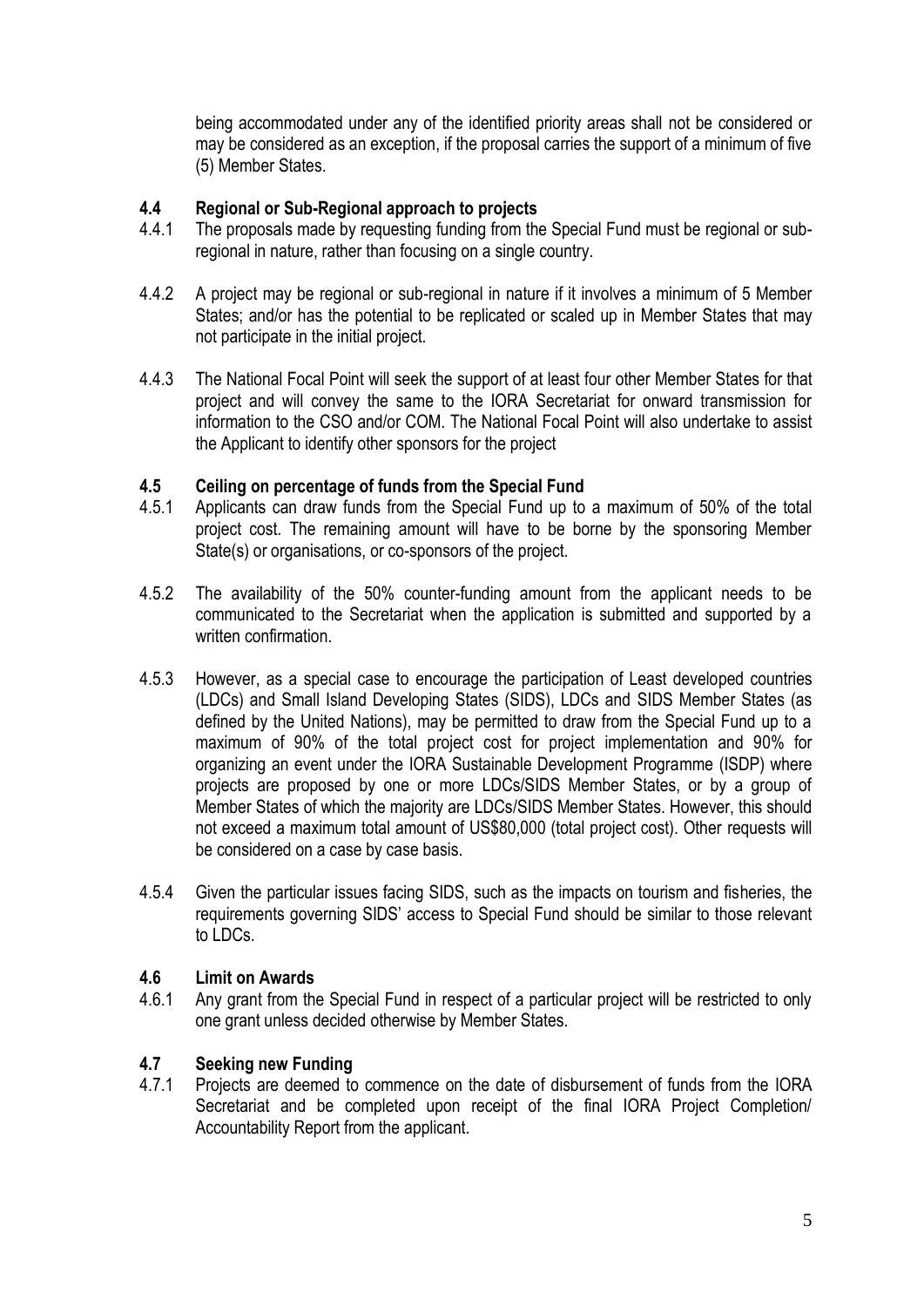4.7.2 Applicants not submitting the IORA Project Completion/ Accountability Report in a timely manner should be suspended/ barred from receiving future support from IORA Special Fund.

### **4.8 Allowable Expenses for IORA Projects**

### *Exclusions & Limitations*

- (a) Purchase of items such as office equipment, communication equipment, or any other items of a fixed nature which approximate to capital items to be used beyond the programmes/activity concerned or even related to the activity or programme will not be admissible for reimbursement from the Special Fund except in projects or programmes which will have a longer lifespan and where the renting or hiring of the equipment would be costlier than to purchase.
- (b) Similarly the purchase of souvenirs, conference bags, gift items, complementary photograph or articles of a similar nature will not be permissible. (Promotional items).
- (c) Expenditure on repair/maintenance of office equipment and fixtures should not be part of the expenditure of the activity. However, expenditure on procurement of a reasonable quantity of office stationery items required for the programme/activity will be permissible.
- (d) The overall funds earmarked for administrative costs of the project should be limited to 10% of the overall funding costs.
- (e) The host country will determine the level of accommodation for the participants as per the practice being followed for IORA Member States. Where funding includes accommodation for overseas participants, such accommodation costs will NOT include any expenditure on long distance and overseas calls, fax, email, tobacco and alcoholic beverages.
- (f) Special Fund funding cannot be utilized for flight tickets and international travel except for LDCs and SIDS. The counter funding from the applicant may be utilized for this purpose.

#### **5. Procedures to Request Funding, Assessment, Approval, Disbursement, Monitoring, and Accountability**

#### **5.1 Submission of Special Fund Application to National Focal Point**

- a) The request for funding will be submitted by the Applicant to the National Focal Point of the concerned Member State (the details of the Focal Point of Member States can be provided on request by the Applicant to the IORA Secretariat). The project proposal and request for funding must be submitted in the specified format attached as **Annexure B**.
- b) Applicants will submit their applications well in advance (60 days prior to the projects if the activities and programmes are in the nature of seminars, workshops or exhibitions or forums) for it to be assessed by the other Member States. To avoid duplication, no funds would be released to Applicants in those cases where the projects, such as seminars, workshops, exhibitions or forums, have already taken place unless decided otherwise by CSO/COM.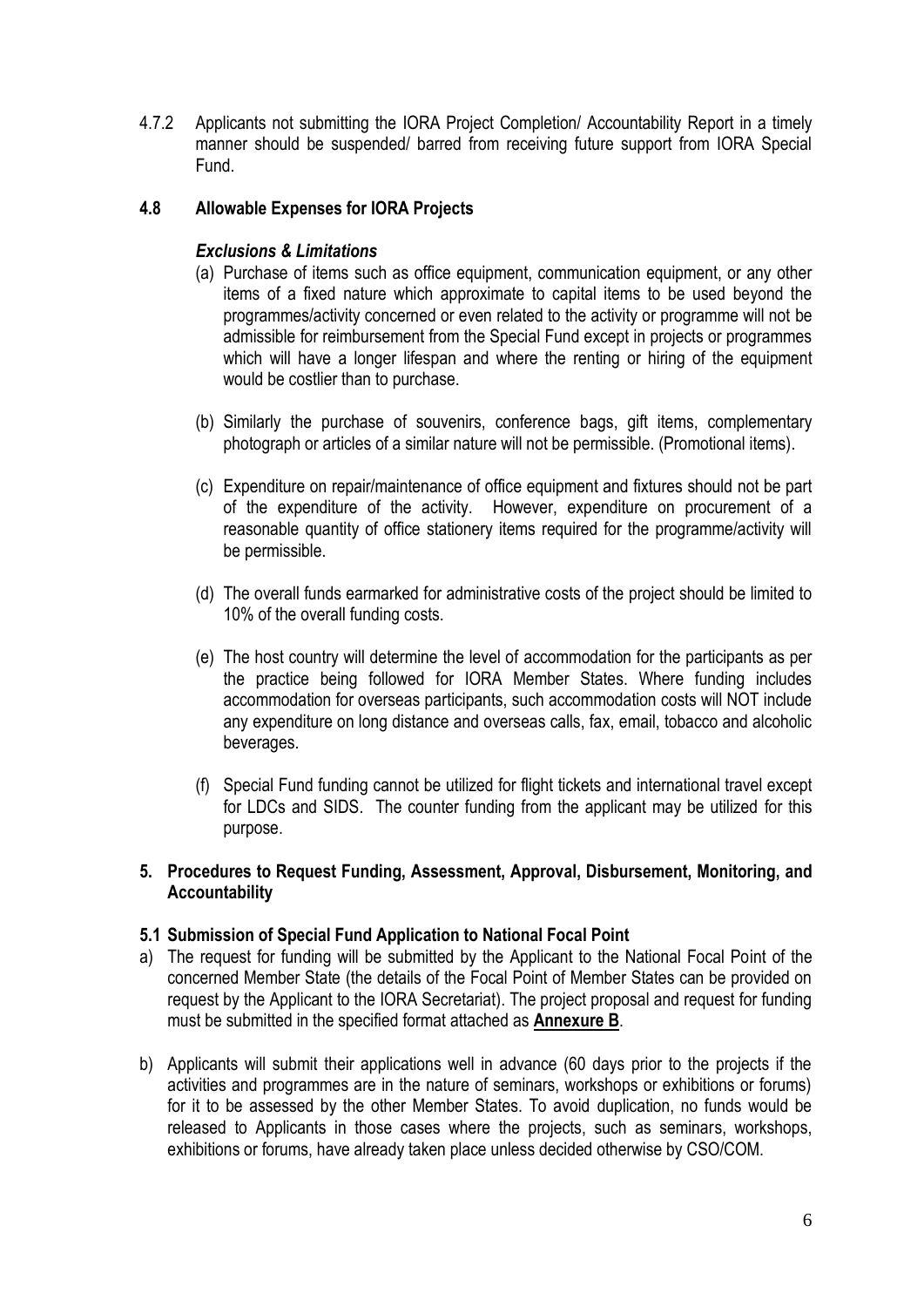c) The National Focal Point, after ascertaining that all details contained in the application are correct and are in full agreement with the contents of this application and wholeheartedly support the proposed project for the Association, will submit to the Secretariat.

## **5.2 Submission of Special Fund Application to Coordinating Country**

- a) The IORA Secretariat will submit the Special Fund application to the Coordinating Country of the relevant Action Plan Priority for consultation with the relevant Functional Body and cluster countries.
- b) Upon approval and/or no objection from the cluster countries, the Coordinating Country will submit to the Secretariat.

# **5.3 Secretariat's Preliminary Assessment**

Secretariat will assess administrative and substantial requirement of the proposal for circulation to Member States.

## **5.4 Review by Member States**

- a) Member States' comments/inputs will be submitted to the Secretariat before a deadline date.
- b) Further to Member States' inputs, the Secretariat will circulate amended proposals to all Member States for views before submission to the Chair for final approval.

# **5.5 Approval from IORA Chair**

Secretariat will amend proposal based on Member States inputs and submits to the IORA Chair for final approval

## **5.6 Approval of Grant from the Special Fund - Ceilings and Funding**

The funding of the projects will be approved as follows:

## **Intersessional approval**

- (a) For requests up to US\$80,000, the proposals with the comments from Member States will be sent to the CSO for intersessional consideration and approval.
- (b) Any request for additional funding for projects, which have already been approved, will be directed to the body which initially approved the funds.

## **US\$80,000 – US\$150,000**

(c) For requests in excess of US\$80,000 and up to US\$150,000, the request shall be presented to a meeting of the CSO for decision.

# **US\$150,000 – upwards**

(d) For requests in excess of US\$150,000, the request shall be presented to a meeting of the COM for decision. No intersessional approval would be recommended for amounts exceeding US\$150,000 since the COM has to approve.

## **5.7 Issuance of Grant Letter**

Following approval of application as per 5.6 above, Secretariat will inform the applicant of the status of their application in writing through a Grant Letter.

The Terms and Conditions of the Special Fund Grant (**Annexure E2**), Project Monitoring Report (**Annexure F**) and IORA Project Completion/ Accountability Report (**Annexure G**) will also be sent to the Applicant.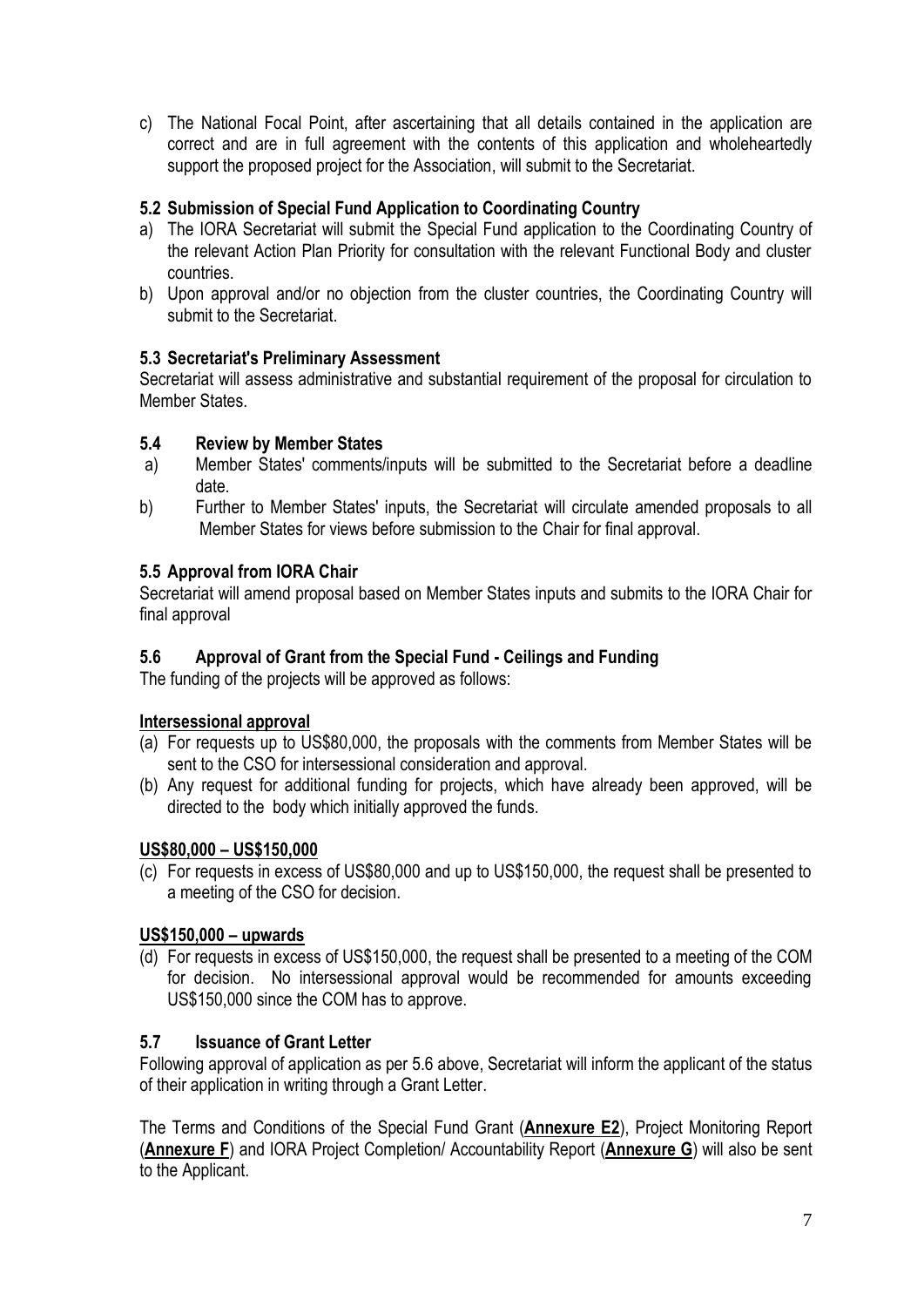## **5.8 Applicants role immediately after Letter of Grant has been issued**

- 5.8.1 The final approval for the disbursement of the funds from the Special Fund is subject to the Applicant providing support and details (through the National Focal Point of the Lead Member State) of the remaining funding for the project by other Member States or cosponsors within 90 days of the date of issue of the Grant Letter. If the Applicant fails to provide the above said information within the specified time frame, the approval for the grant will be cancelled.
- 5.8.2 In order to expedite and facilitate remittances, the Applicant will write to the Secretariat to confirm availability of the counter funding, to provide the mode of payment and bank details including Bank Account No., Bank name, Branch name, Branch code, Address of Bank, Telex, Swift Code, IBAN No. through its National Focal Point which will endorse its recommendation.
- 5.8.3 Requests for remittances should have specific recommendations and should be routed through the National Focal Point of the Project Lead Coordinator of the Member State. It is understood that such recommendations would be made by the National Focal Points on the basis of their monitoring of the project and due diligence.
- 5.8.4 The recipients will acknowledge and forward a receipt of the remittance through the National Focal Point, without delay, to the IORA Secretariat.

### **5.9 Monitoring of the Project**

- 5.9.1 The Secretariat in consultation with the supporting National Focal Point will be responsible for monitoring the progress of approved Special Fund projects and working with the Applicant to ensure that the project is implemented as per the approved timeline and budget. The Applicant will submit progress reports on a regular basis to the National Focal Point of its country and to those Member States that have offered their assistance.
- 5.9.2 The IORA Secretariat should obtain Audited Financial Statement from the organization receiving support to ensure that the funds are being utilized only for the purpose for which they have been granted.
- 5.9.3 The applicant will be responsible for submitting Project monitoring reports every six (6) months (**Annexure F**) to the National Focal Point, copied to the Secretariat for information.
- 5.9.4 The Secretariat will be responsible for keeping records of the Project monitoring reports.

### **5.10 Disbursement procedures**

- 5.10.1 Any grant from the Special Fund in respect of a particular project will be restricted to only one grant unless decided otherwise by Member States.
- 5.10.2 Any payment/ grant from the Fund will be made as final payment in the payment schedule of any approved project. In case, it is decided that the partial fund would be released as advance, the same may be released in instalments and final settlement should be done only upon submission of the IORA Project Completion/ Accountability Report through the organizing Member State.
- 5.10.3 All payments and remittances from the Special Fund will be made in US Dollars.